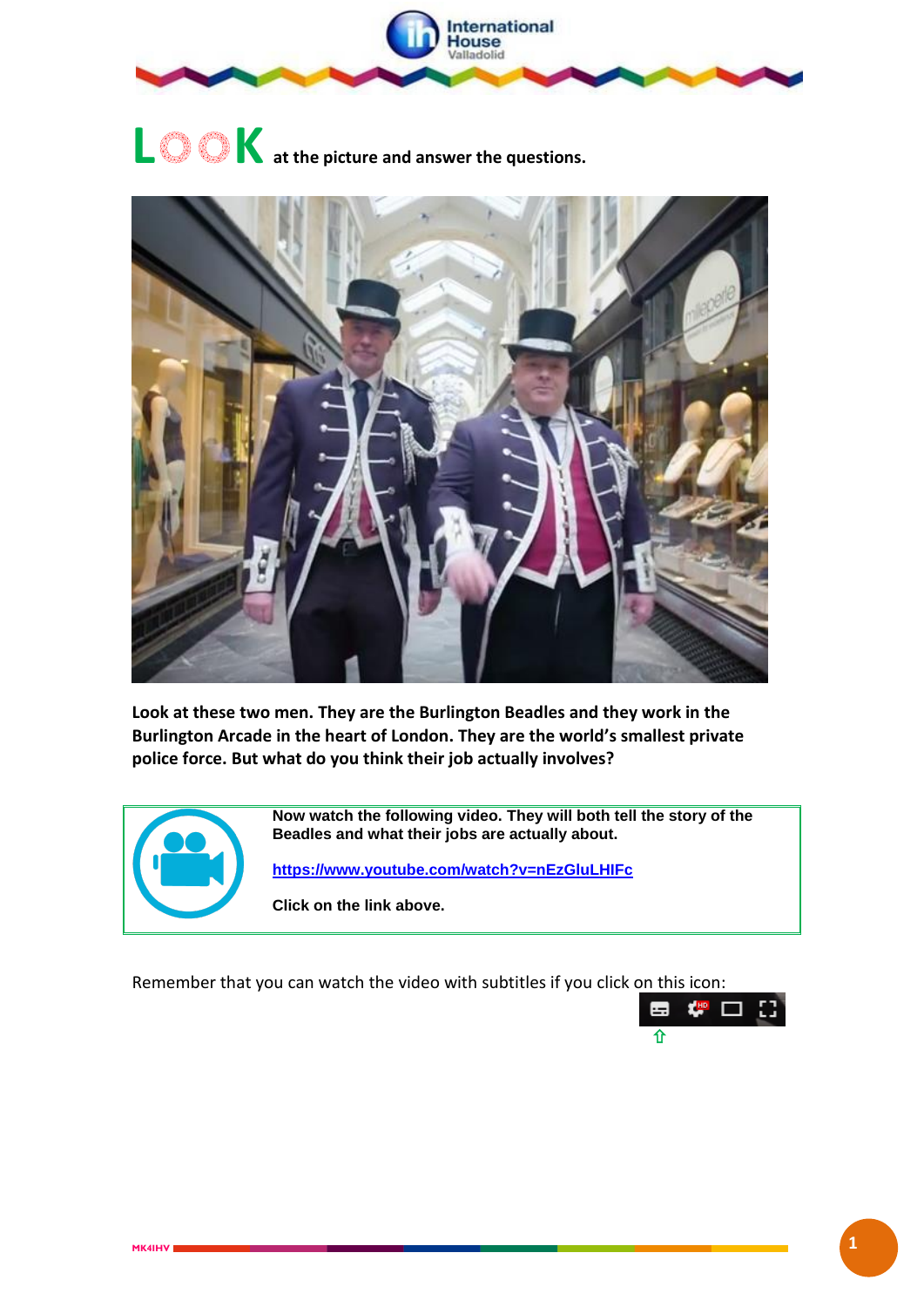

## **READ***for***GIST**

#### **Read the text and choose the best answer (A, B, or C) for questions 1-2.**

- **1.** The writer
	- **A.** gives detailed advice to UK visitors.
	- **B.** compares British and German customs.
	- **C.** explains how the English language works.
- **2.** The writer is probably someone who has
	- **A.** lived in England.
	- **B.** moved to England.
	- **C.** a family in England.

## Politeness

It's really true what people say about English politeness: it's everywhere. When squeezing past someone in a narrow space, people say 'sorry'. When getting off a bus, English passengers say 'thank you' to the driver.

In Germany, people would never dream of doing this: bus drivers are just doing their job! I used to think the German way, until I was in Britain for a few years. I understood that there were more polite ways of treating people and I began to adopt some of those ways too!

When people buy something in a shop, both customer and shop assistant usually thank each other, twice or more. In Germany, it would be unusual to hear more than one 'thank you' in such a conversation. British students thank their lecturers when leaving the room. English employers thank their employees for doing their jobs, but Germans think that paying their workers money is already thanks enough!

But there is another side to British politeness. One word that comes to mind here is 'artificial'. Although it is enjoyable to talk with friendly people, it has often made me wonder what the English really think. In fact, this confused me throughout my stay in England. Everyone at the University I attended seemed to like me and people in my class were kind and friendly but I found it hard to understand who was really my friend and who was 'just being polite'.

I must say that British politeness is a little puzzling to me. For example, I often wonder why the English lose it when they drink too much. And then I think: maybe, drinking is a good excuse for being rude once in a while… After all, having to be polite all the time can be stressful, right?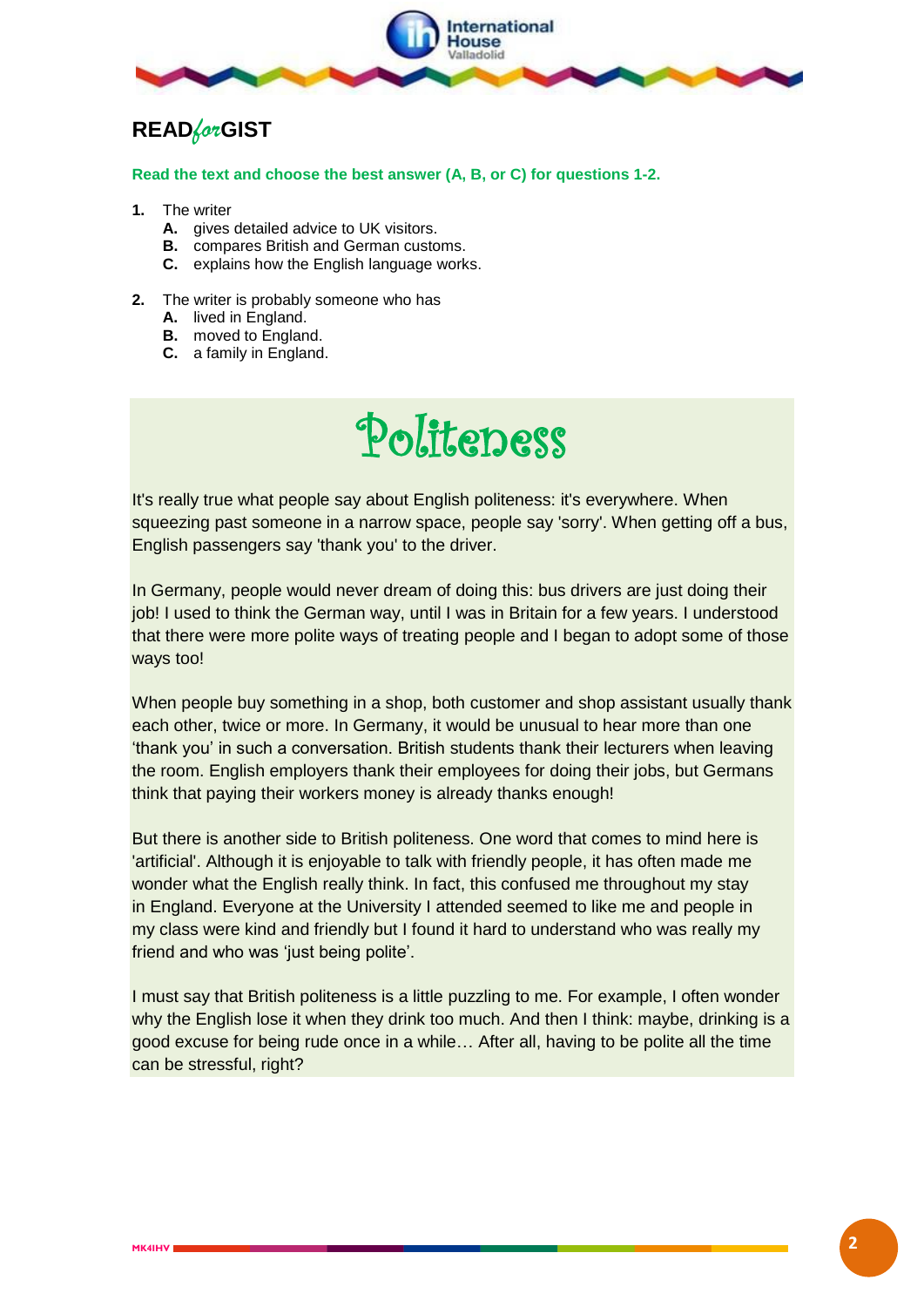

## **READ***for***DETAIL**

**Read the text again and choose the best answer (A, B, or C) for questions 3-6.**

- **3.** The writer
	- **A.** used to apologise a lot.
	- **B.** feels more polite now.
	- **C.** hates to be rude.
- **4.** The writer says Germans, compared to the British,
	- **A.** have bad manners.
	- **B.** say 'thank you' less often.
	- **C.** think more about money.
- **5.** How do the English change when they drink too much?
	- **A.** They become loud.
	- **B.** They joke a lot.
	- **C.** They are less polite.
- **6.** The writer is confused by English politeness and wonders if
	- **A.** it's necessary.
	- **B.** it causes tension.
	- **C.** it's overemphasised.

**Finally, watch this quick video<https://www.youtube.com/watch?v=m1tjn2dy8wE> which is followed by a short vocabulary exercise. All of the points below are mentioned as inappropriate when you are in the UK. Order them from 1 to 9.**

|   | Talking about money            | <br>Hugging, kissing and touching people |
|---|--------------------------------|------------------------------------------|
|   | Standing too close to people   | <br>Saying 'please' and 'thank you'      |
| . | Being punctual                 | Asking personal questions                |
|   | Having an argument in public   | <br>Never jumping the queue!             |
|   | Tipping at a restaurant or bar |                                          |

All images and logos have been searched on Google© using the 'Labeled for non-commercial use' filter search.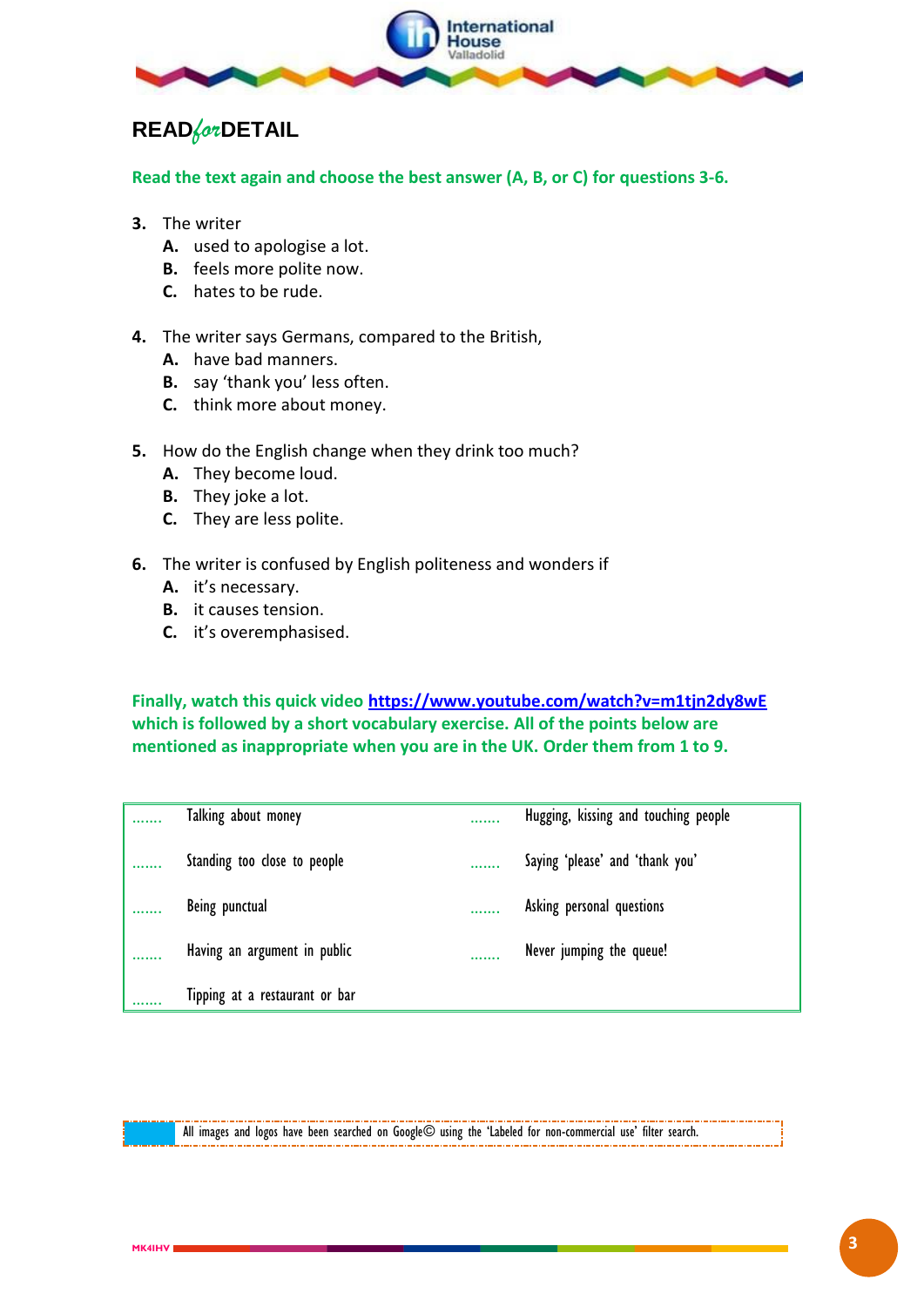

#### **ANSWER KEY**

### **READING**

- **1.** The writer **B.** compares British and German customs.
- **2.** The writer is probably someone who has **A.** lived in England.

## Politeness

It's really true what people say about English politeness: it's everywhere. When squeezing past someone in a narrow space, people say 'sorry'. When getting off a bus, English passengers say 'thank you' to the driver.

In Germany, people would never dream of doing this: bus drivers are just doing their job! I used to think the German way, until I was in Britain for a few years. I understood that there were more polite ways of treating people and I began to adopt some of those ways too!

When people buy something in a shop, both customer and shop assistant usually thank each other, twice or more. In Germany, it would be unusual to hear more than one 'thank you' in such a conversation. British students thank their lecturers when leaving the room. English employers thank their employees for doing their jobs, but Germans think that paying their workers money is already thanks enough!

But there is another side to British politeness. One word that comes to mind here is 'artificial'. Although it is enjoyable to talk with friendly people, it has often made me wonder what the English really think. In fact, this confused me throughout my stay in England. Everyone at the University I attended seemed to like me and people in my class were kind and friendly but I found it hard to understand who was really my friend and who was 'just being polite'.

I must say that **British politeness is a little puzzling to me. For example, I often wonder** why the English lose it when they drink too much. And then I think: maybe, drinking is a good excuse for being rude once in a while… After all, having to be polite all the time can be stressful, right?

- **3.** The writer
	- **B.** feels more polite now.
- **4.** The writer says Germans, compared to the British, **B.** say 'thank you' less often.
- **5.** How do the English change when they drink too much? **C.** They are less polite.
- **6.** The writer is confused by English politeness and wonders if **B.** it causes tension.